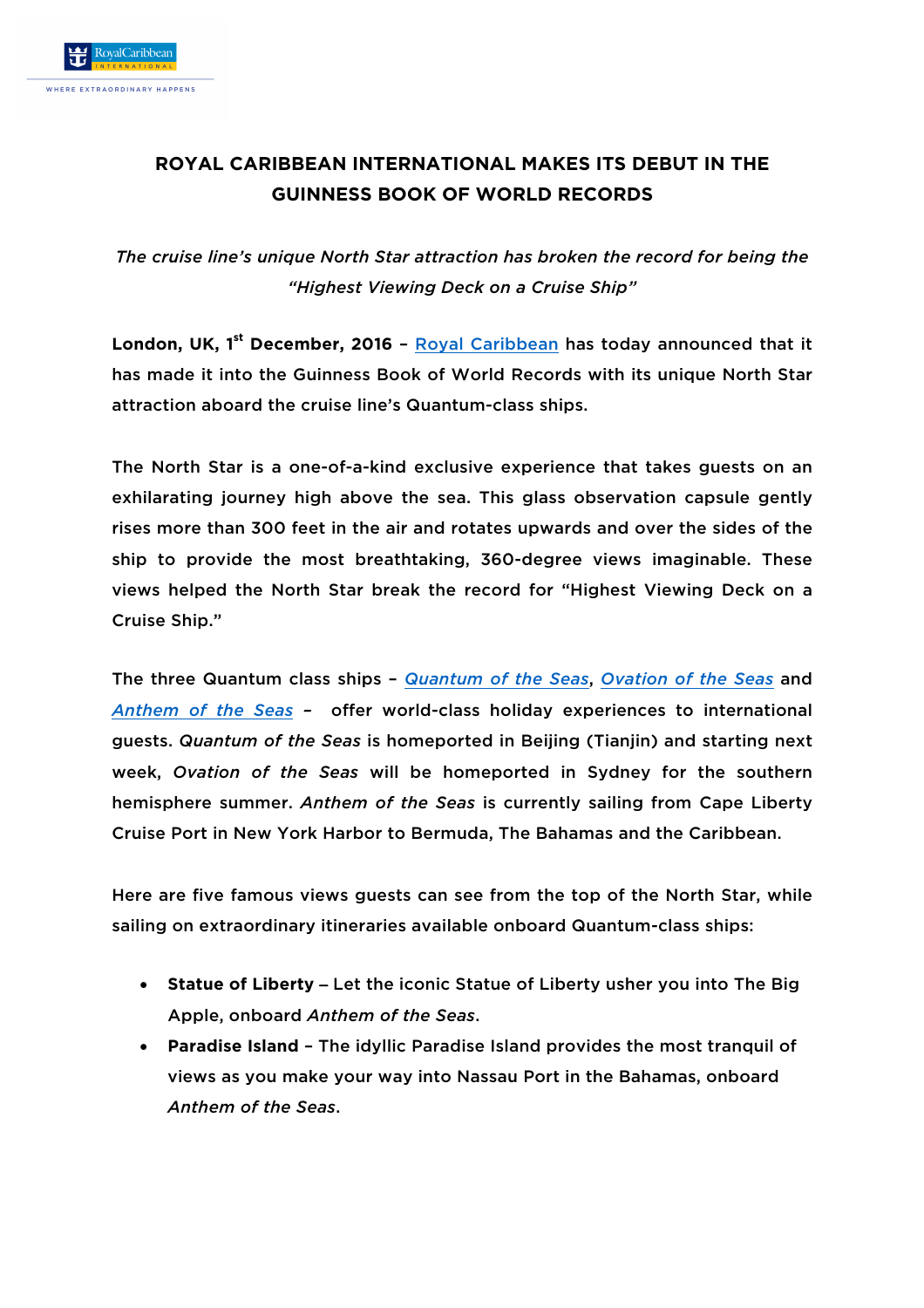• **Milford Sound** – From Milford Sound Cruise Port onboard *Ovation of the Seas*, you can immerse yourself in New Zealand's dramatic landscape and take in the majestic Milford Sound fiord.

- **Hong Kong Skyline** Glimpse the best of Hong Kong's captivating skyscrapers from the ultra-modern Kai Tak cruise terminal, onboard *Quantum of the Seas*.
- **Sydney Opera House, Australia** Witness the Sydney Opera House and stunning Sydney Harbour Bridge as *Ovation of the Seas* glides into the port.

First introduced in 2014, the Quantum-class ships boldly redefined the industry with unprecedented innovations in design, thrilling activities, game-changing technology, multidimensional entertainment and a robust variety of dining opportunities that create the ultimate, contemporary cruising experience found only on Royal Caribbean.

## **-ENDS-**

## To contact the Royal Caribbean Press Office, please call +44 (0)20 7025 6695 or email royalcaribbeanpressoffice@redconsultancy.com

## **About Royal Caribbean International:**

At Royal Caribbean International, our aim is to take the ordinary and make it extraordinary. We are the pioneers of many firsts at sea, offering a playground of incredible experiences on 25 of the world's most innovative and spectacular ships, visiting over 250 destinations around the world.

We are revolutionising the cruise industry to make every holiday one to remember. Whether that's wowing guests with our robotic bartenders, thrilling them with a ten storey slide or mesmorising them with breath-taking destinations, we want to open their eyes to a new way to travel.

Even better, UK consumers and travel agents think we're doing great things too… in 2016, Royal Caribbean has been awarded "Best Cruise Company" in the inaugural Sun Travel Awards, "Best Cruise Line for Entertainment", "Best Cruise Line for Suites" and "Best Cruise Line for Families" in the Cruise Critic UK Editor's Picks, "Ocean Cruise Line of the Year" for the second year running at the TTG Awards, "Best New Ship", "Best for Onboard Entertainment" and "Best for Onboard Activities" in the Cruise International Awards, "Star Family Cruise Line" in the Travel Bulletin Star Awards, "Best Cruise Line" in the Guardian and Observer Travel Awards, "Best Cruise Line for Entertainment" Best Cruise Line for Families", "Best Cruise Line for the Caribbean", "Best Overall Cruise Line" and "Best Luxury Cruise Line" in the CLIA Cool Cruises Awards, "Loyalty Programme of the Year" in the Loyalty Magazine Awards, "Best Mainstream Cruise Company" ten years in a row at the Travel Weekly Globes, and "Cruise Line of the Year", "Best Family Cruise Line" and "Best Digital or Web-based Platform (Club Royal)" in the inaugural WAVE Awards.